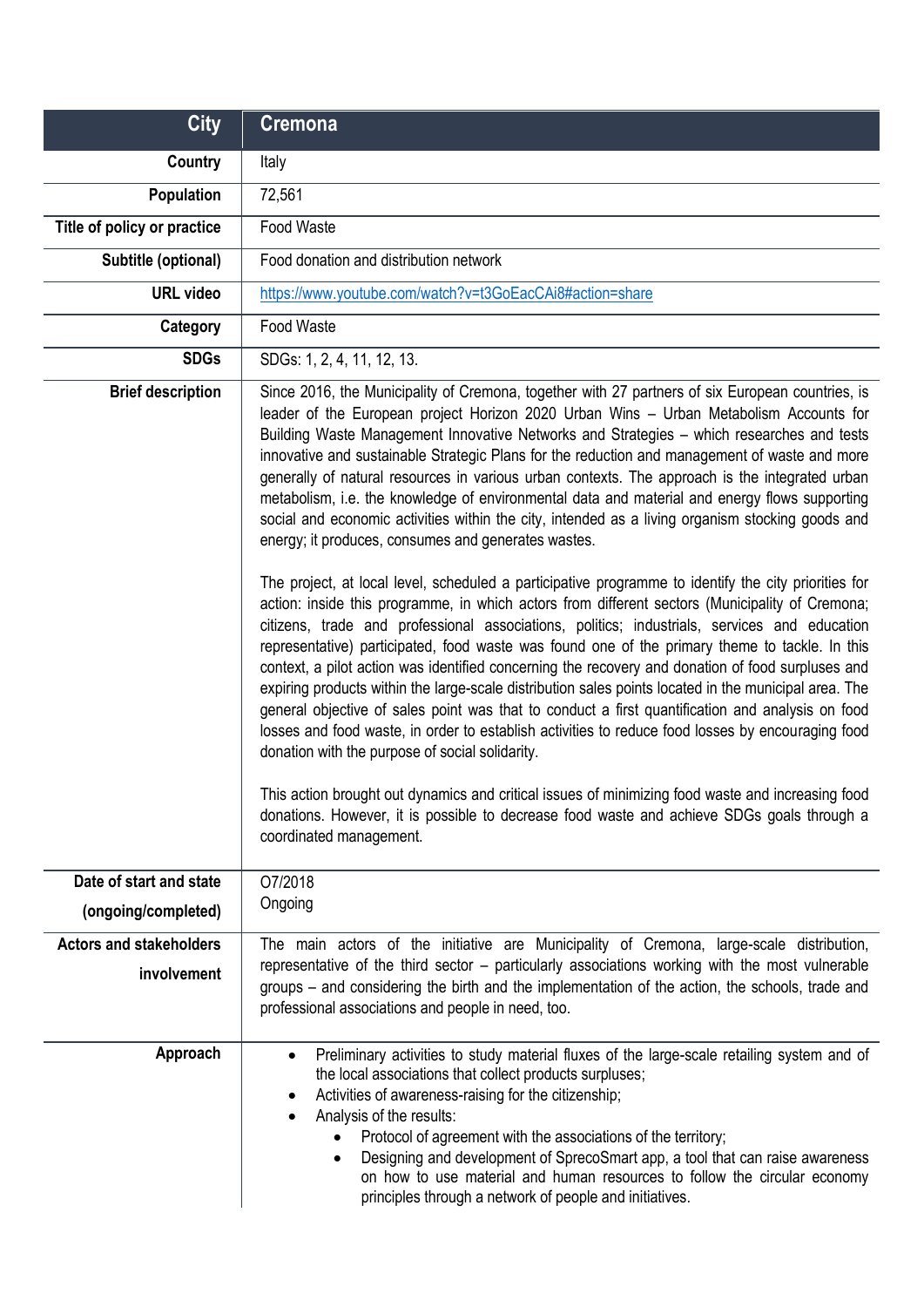| Innovation                   | Food production, particularly in developed countries, has a significant impact on the use of<br>valuable resources such as water and soil, and in addition a large percentage of CO2 comes from<br>the production, processing and transport of food products, a third of which is not consumed. By<br>intervening in the various stages of the food system, fighting waste contributes significantly to the<br>reduction of greenhouse gas emissions. The action aims to intervene on the waste of large and<br>medium distribution, on the recovery of unsold products, those not consumed in school canteens<br>and, in the future, company canteens. The purpose of the action was to define a structured<br>system of donations that, through the third sector, can put the various realities dealing with this<br>subject into a network, rationalizing and optimizing the activities to obtain an effective distribution<br>of donations, guaranteeing access to healthy food even to vulnerable groups and an effective<br>food waste reduction. In particular, some activities, that already existed on the territory and that<br>dealt with local production, distribution and transformation of unsold surpluses thanks to the work<br>of the prisoners of the local prison, have been assimilated. The Sprecosmart App gives visibility to<br>local economic activities, stimulates citizens to reduce food waste, contributes to the creation of<br>association networks also with other cities supporting welfare.                                |
|------------------------------|----------------------------------------------------------------------------------------------------------------------------------------------------------------------------------------------------------------------------------------------------------------------------------------------------------------------------------------------------------------------------------------------------------------------------------------------------------------------------------------------------------------------------------------------------------------------------------------------------------------------------------------------------------------------------------------------------------------------------------------------------------------------------------------------------------------------------------------------------------------------------------------------------------------------------------------------------------------------------------------------------------------------------------------------------------------------------------------------------------------------------------------------------------------------------------------------------------------------------------------------------------------------------------------------------------------------------------------------------------------------------------------------------------------------------------------------------------------------------------------------------------------------------------------------------------------|
| Impact                       | The main objective of the action is to guarantee access to high quality food for disadvantaged<br>citizens and to promote the principles of the circular economy, therefore, the containment of the<br>waste of energy, ingredients and natural resources. In this context, the short supply chain was<br>also promoted to expand the demand for local food from small-scale productions by citizens and<br>institutions and to influence the food supply criteria. One activity also involves the employment of<br>prisoners from the local prison in the processing of unsold and still edible local agricultural<br>products. However, the action has a broader scope as it aims to raise awareness among citizens<br>and in particular the younger generations, affect lifestyles and promote informed purchases. The<br>environmental and economic advantages are evident in terms of reducing the amount of waste<br>that is not delivered to disposal centres, of energy and of greenhouse gas emissions. Starting<br>from the GDO flows (unsold item to insert), the chain of donations also allows to create new jobs,<br>in a city context in which the exclusive presence of volunteers determines critical factors in some<br>phases of the donation, as emerged from the study that also analysed the dynamics of the third<br>sector. The action considered a sample of 50 families.                                                                                                                                                             |
| Inclusion                    | The action originates in a context in which the city is intended as a living organism that has its own<br>metabolism, consumes, produces and generates waste. It was intended to identify the critical<br>points and the levers on which to act to contain the waste of materials, in particular related to the<br>production of food, and energy. The action was designed "from below", starting from the study of<br>social and economic realities that are already dealing with the fight against waste. Particular<br>importance was given to raising awareness among citizens and young generations. Food and<br>waste were assessed in a broad dimension that included the assessment of the environmental<br>impacts of surplus production, highlighting the importance of adopting sustainable lifestyles and<br>informed purchases to contain the environmental impact of the cities. The social implications of<br>the action are evident, since a model of a reproducible system for the donation that also provides<br>for the creation of new jobs has been established, considering that the voluntary activity, if<br>exclusive, appears to be a critical point of the whole system. The objective is to develop and<br>strengthen social bonds to be promoted within disrupted or disadvantaged urban or extra-urban<br>areas, to strengthen the resilience of the poor or those who are in situations of vulnerability,<br>contrasting the conditions of fragility in order to intervene on phenomena of marginality and social<br>exclusion. |
| <b>Adversity coefficient</b> | The action addresses two aspects. The main aspect is to guarantee access to healthy food for all<br>social groups, in a social context where the cases of poverty linked to the economic crisis are on<br>the rise. The problem was faced by creating a system of donations which allows to divert the food                                                                                                                                                                                                                                                                                                                                                                                                                                                                                                                                                                                                                                                                                                                                                                                                                                                                                                                                                                                                                                                                                                                                                                                                                                                    |